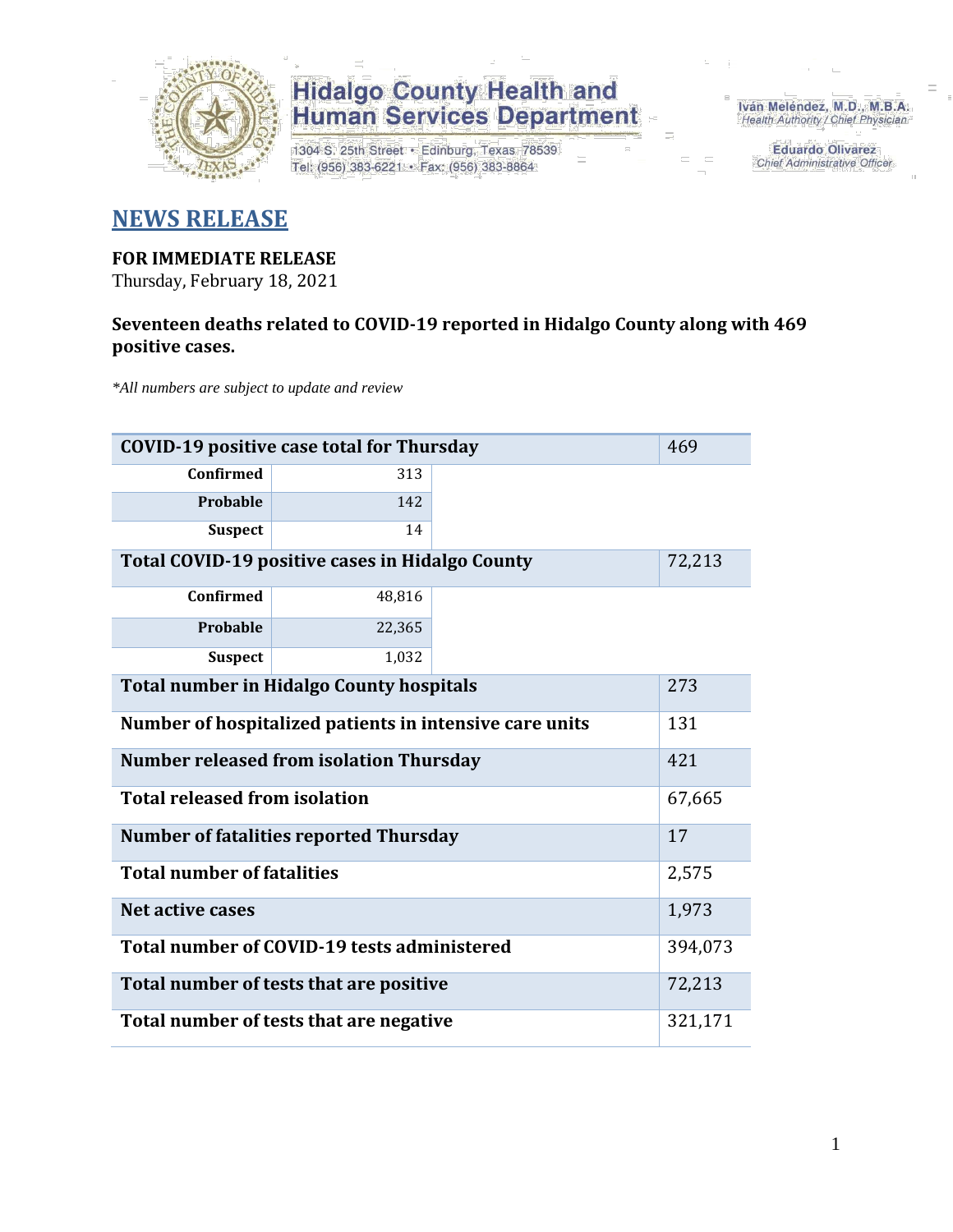

1304 S. 25th Street · Edinburg, Texas 78539 Tel: (956) 383-6221 · Fax: (956) 383-8864

Iván Meléndez, M.D., M.B.A. Health Authority / Chief Physician

> **Eduardo Olivarez** Chief Administrative Officer

*Hidalgo County uses the case status definition provided by the Texas Department of State Health Service's 2020 Epi Case Criteria Guide revised November 2020.*

- *1. Confirmed: A person who has tested positive through a molecular or PCR (oral or nasal swabs) test that looks for the presence of the virus's genetic material.*
- *2. Probable: A person who meets presumptive laboratory evidence through detection of COVID-19 by antigen test in a respiratory specimen.*
- *3. Suspect: A person who meets supported laboratory evidence through detection of specific antibodies in serum, plasma, whole body, and no prior history of being confirmed or probable case.*

*For more information of case status definition for COVID-19, please refer to:*

[https://www.dshs.state.tx.us/IDCU/investigation/epi-case-criteria-guide/2020-Epi-Case-Criteria-](https://www.dshs.state.tx.us/IDCU/investigation/epi-case-criteria-guide/2020-Epi-Case-Criteria-Guide.pdf)[Guide.pdf](https://www.dshs.state.tx.us/IDCU/investigation/epi-case-criteria-guide/2020-Epi-Case-Criteria-Guide.pdf)

The deaths include:

|              | Age   | Gender | <b>City</b> |           | Age   | Gender | <b>City</b>    |
|--------------|-------|--------|-------------|-----------|-------|--------|----------------|
| $\mathbf 1$  | $70+$ | Female | Donna       | <b>10</b> | 60s   | Male   | Mercedes       |
| $\mathbf{2}$ | 40s   | Male   | Edinburg    | 11        | 50s   | Male   | Mission        |
| 3            | $70+$ | Female | Edinburg    | 12        | 50s   | Male   | <b>Mission</b> |
| 4            | $70+$ | Male   | Edinburg    | 13        | 60s   | Female | Mission        |
| 5            | 50s   | Male   | Hidalgo     | 14        | 60s   | Male   | <b>Mission</b> |
| 6            | 60s   | Female | McAllen     | 15        | 60s   | Male   | Weslaco        |
| 7            | 60s   | Male   | McAllen     | <b>16</b> | 60s   | Male   | Weslaco        |
| 8            | $70+$ | Male   | McAllen     | 17        | $70+$ | Female | Weslaco        |
| 9            | 70+   | Male   | McAllen     |           |       |        |                |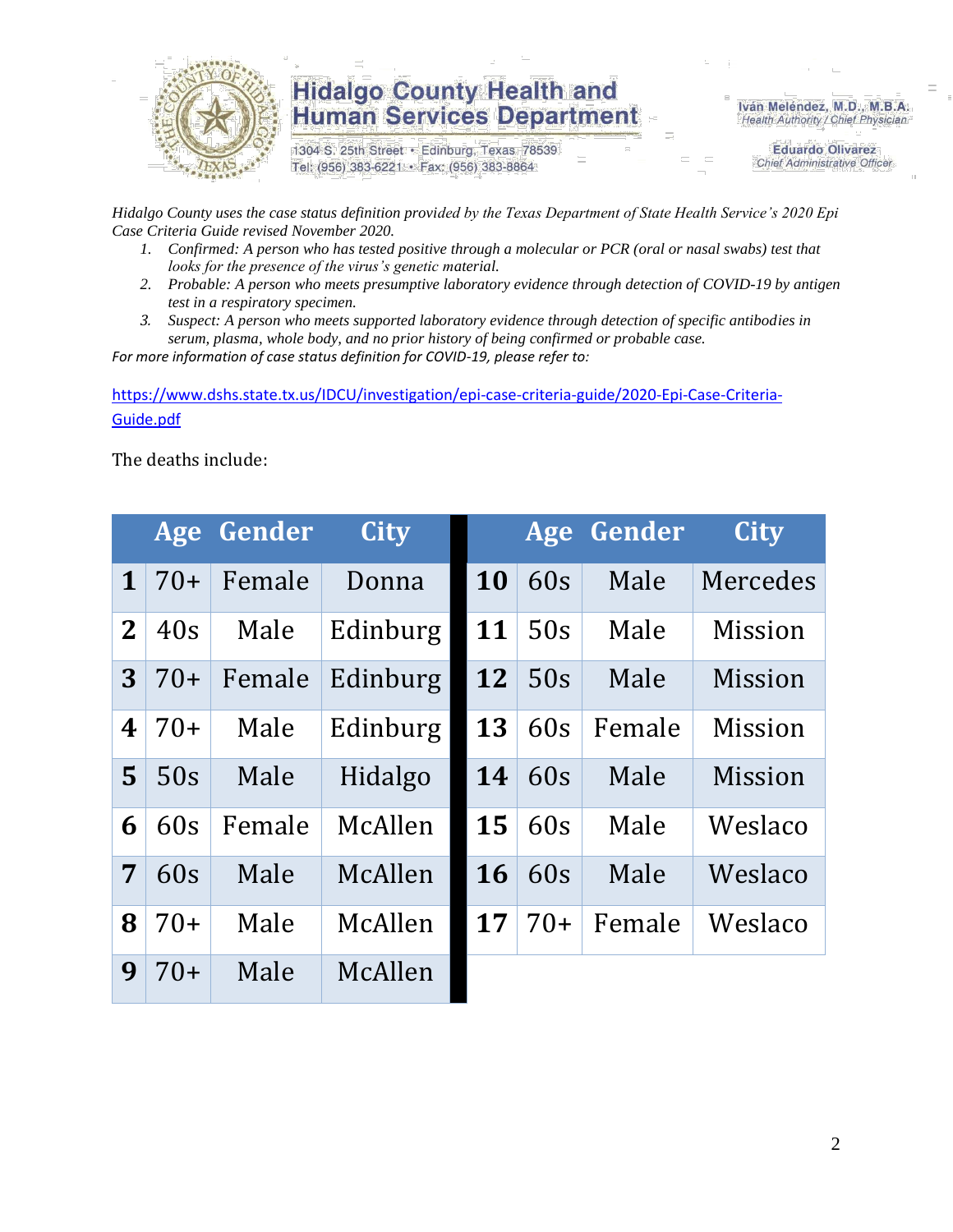

1304 S. 25th Street · Edinburg, Texas 78539 Tel: (956) 383-6221 · Fax: (956) 383-8864

Iván Meléndez, M.D., M.B.A. Health Authority / Chief Physician

> **Eduardo Olivarez** Chief Administrative Officer

Thursday, February 18, 2021 positive cases include:

|                         | Age                      | Gender                  | <b>City</b> |     | Age              | Gender                  | <b>City</b> |     | Age                   | Gender                    | <b>City</b> |
|-------------------------|--------------------------|-------------------------|-------------|-----|------------------|-------------------------|-------------|-----|-----------------------|---------------------------|-------------|
|                         | <b>Range</b><br>$0 - 19$ | $\overline{F}$          |             | 158 | Range<br>$70+$   | $\mathbf M$             |             | 314 | <b>Range</b><br>$70+$ | M                         | Mission     |
| $\mathbf{1}$            |                          |                         | Alamo       |     |                  |                         | Edinburg    |     |                       |                           |             |
| $\overline{2}$          | $\overline{20s}$         | $\mathbf M$             | Alamo       | 159 | $0 - 19$         | $\mathbf M$             | Hidalgo     | 315 | $70+$                 | $\rm F$                   | Mission     |
| 3                       | 20s                      | $\mathbf M$             | Alamo       | 160 | 30s              | $\rm F$                 | Hidalgo     | 316 | $70+$                 | ${\bf F}$                 | Mission     |
| $\boldsymbol{4}$        | 30s                      | $\mathbf M$             | Alamo       | 161 | 30s              | $\mathbf M$             | Hidalgo     | 317 | $70+$                 | $\rm F$                   | Mission     |
| $\overline{\mathbf{5}}$ | 40s                      | $\overline{\mathrm{F}}$ | Alamo       | 162 | 40s              | $\overline{\mathrm{F}}$ | Hidalgo     | 318 | $0 - 19$              | $\overline{\mathrm{F}}$   | Pharr       |
| $\boldsymbol{6}$        | 50s                      | ${\bf F}$               | Alamo       | 163 | 40s              | $\rm F$                 | Hidalgo     | 319 | $0 - 19$              | $\rm F$                   | Pharr       |
| $\overline{7}$          | 50s                      | $\mathbf M$             | Alamo       | 164 | 40s              | ${\bf F}$               | Hidalgo     | 320 | $0 - 19$              | M                         | Pharr       |
| ${\bf 8}$               | 60s                      | ${\bf F}$               | Alamo       | 165 | 40s              | $\rm F$                 | Hidalgo     | 321 | $0 - 19$              | $\mathbf M$               | Pharr       |
| 9                       | $70+$                    | M                       | Alamo       | 166 | 50s              | $\mathbf M$             | Hidalgo     | 322 | $0 - 19$              | M                         | Pharr       |
| 10                      | $70+$                    | $\mathbf M$             | Alamo       | 167 | 60s              | $\mathbf M$             | Hidalgo     | 323 | 20s                   | $\rm F$                   | Pharr       |
| 11                      | $70+$                    | $\mathbf M$             | Alamo       | 168 | $0 - 19$         | $\rm F$                 | McAllen     | 324 | 20s                   | ${\bf F}$                 | Pharr       |
| 12                      | $0 - 19$                 | $\mathbf M$             | Alton       | 169 | $0 - 19$         | $\mathbf M$             | McAllen     | 325 | 20s                   | M                         | Pharr       |
| 13                      | 20s                      | $\mathbf M$             | Alton       | 170 | $0 - 19$         | $\mathbf M$             | McAllen     | 326 | 20s                   | M                         | Pharr       |
| 14                      | 20s                      | $\mathbf M$             | Alton       | 171 | $0 - 19$         | $\rm F$                 | McAllen     | 327 | 20s                   | ${\bf F}$                 | Pharr       |
| 15                      | 20s                      | ${\bf F}$               | Alton       | 172 | $0 - 19$         | $\rm F$                 | McAllen     | 328 | 20s                   | M                         | Pharr       |
| 16                      | 20s                      | $\rm F$                 | Alton       | 173 | $0 - 19$         | $\mathbf M$             | McAllen     | 329 | 20s                   | ${\bf F}$                 | Pharr       |
| 17                      | 40s                      | $\overline{\mathrm{F}}$ | Alton       | 174 | $0 - 19$         | $\overline{F}$          | McAllen     | 330 | 20s                   | M                         | Pharr       |
| 18                      | 50s                      | ${\bf F}$               | Alton       | 175 | $0 - 19$         | $\mathbf M$             | McAllen     | 331 | 20s                   | M                         | Pharr       |
| 19                      | 50s                      | ${\bf F}$               | Alton       | 176 | $0 - 19$         | $\mathbf M$             | McAllen     | 332 | 20s                   | ${\bf F}$                 | Pharr       |
| 20                      | $0-19$                   | $\overline{\mathrm{F}}$ | Donna       | 177 | $0 - 19$         | $\mathbf M$             | McAllen     | 333 | 30s                   | M                         | Pharr       |
| 21                      | $0 - 19$                 | $\mathbf M$             | Donna       | 178 | 20s              | $\mathbf M$             | McAllen     | 334 | 30s                   | M                         | Pharr       |
| 22                      | $0 - 19$                 | ${\bf F}$               | Donna       | 179 | 20s              | $\mathbf M$             | McAllen     | 335 | 30s                   | M                         | Pharr       |
| 23                      | $0 - 19$                 | $\overline{\mathrm{F}}$ | Donna       | 180 | 20s              | $\rm F$                 | McAllen     | 336 | 40s                   | M                         | Pharr       |
| 24                      | $0 - 19$                 | ${\bf F}$               | Donna       | 181 | 20s              | $\rm F$                 | McAllen     | 337 | 40s                   | $\mathbf M$               | Pharr       |
| 25                      | $0 - 19$                 | $\overline{\mathrm{F}}$ | Donna       | 182 | $\overline{20s}$ | $\overline{\mathbf{M}}$ | McAllen     | 338 | 40s                   | ${\bf F}$                 | Pharr       |
| 26                      | $0 - 19$                 | M                       | Donna       | 183 | 20s              | $\mathbf M$             | McAllen     | 339 | 40s                   | ${\bf F}$                 | Pharr       |
| 27                      | $0 - 19$                 | ${\bf F}$               | Donna       | 184 | 20s              | $\rm F$                 | McAllen     | 340 | 40s                   | ${\bf F}$                 | Pharr       |
| 28                      | $0 - 19$                 | $\mathbf M$             | Donna       | 185 | 20s              | $\overline{F}$          | McAllen     | 341 | 40s                   | M                         | Pharr       |
| 29                      | $0 - 19$                 | $\mathbf M$             | Donna       | 186 | 20s              | $\mathbf M$             | McAllen     | 342 | 40s                   | ${\bf F}$                 | Pharr       |
| 30                      | $0 - 19$                 | $\rm F$                 | Donna       | 187 | 20s              | $\mathbf M$             | McAllen     | 343 | 40s                   | $\ensuremath{\mathsf{U}}$ | Pharr       |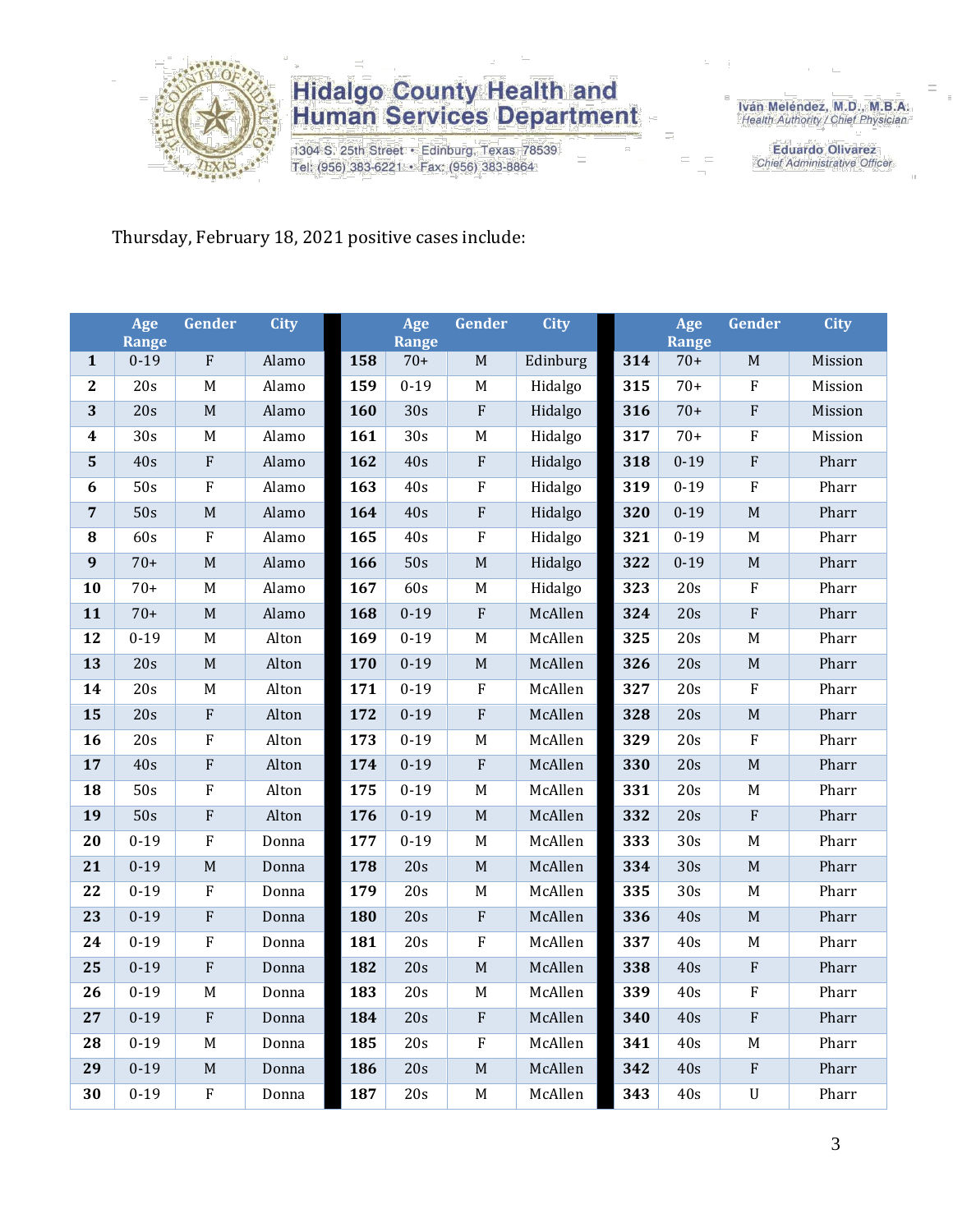

1304 S. 25th Street · Edinburg, Texas 78539 Tel: (956) 383-6221 · Fax: (956) 383-8864

Iván Meléndez, M.D., M.B.A.<br>Health Authority / Chief Physician

Eduardo Olivarez<br>Chief Administrative Officer

| 31 | $0 - 19$ | F                         | Donna | 188 | 20s             | $\mathbf M$               | McAllen | 344 | 50s      | ${\bf F}$                 | Pharr       |
|----|----------|---------------------------|-------|-----|-----------------|---------------------------|---------|-----|----------|---------------------------|-------------|
| 32 | $0 - 19$ | $\rm F$                   | Donna | 189 | 20s             | $M_{\odot}$               | McAllen | 345 | 50s      | $\rm F$                   | Pharr       |
| 33 | $0 - 19$ | $\mathbf M$               | Donna | 190 | 20s             | $\rm F$                   | McAllen | 346 | 50s      | $\rm F$                   | Pharr       |
| 34 | 20s      | $\rm F$                   | Donna | 191 | 30s             | F                         | McAllen | 347 | 50s      | $\rm F$                   | Pharr       |
| 35 | 20s      | $\mathbf M$               | Donna | 192 | 30s             | ${\bf F}$                 | McAllen | 348 | 50s      | $\rm F$                   | Pharr       |
| 36 | 20s      | $\rm F$                   | Donna | 193 | 30s             | $\mathbf M$               | McAllen | 349 | 50s      | M                         | Pharr       |
| 37 | 20s      | $\rm F$                   | Donna | 194 | 30s             | $\boldsymbol{\mathrm{F}}$ | McAllen | 350 | 50s      | $\mathbf M$               | Pharr       |
| 38 | 20s      | $\rm F$                   | Donna | 195 | 30s             | $\mathbf M$               | McAllen | 351 | 60s      | M                         | Pharr       |
| 39 | 20s      | $\mathbf M$               | Donna | 196 | 30s             | $\boldsymbol{\mathrm{F}}$ | McAllen | 352 | 60s      | $\mathbf M$               | Pharr       |
| 40 | 20s      | $\mathbf F$               | Donna | 197 | 30s             | M                         | McAllen | 353 | 60s      | M                         | Pharr       |
| 41 | 20s      | $\mathbf M$               | Donna | 198 | 30s             | $\mathbf M$               | McAllen | 354 | 60s      | $\boldsymbol{\mathrm{F}}$ | Pharr       |
| 42 | 20s      | M                         | Donna | 199 | 30 <sub>s</sub> | M                         | McAllen | 355 | $70+$    | $\rm F$                   | Pharr       |
| 43 | 30s      | $\mathbf M$               | Donna | 200 | 30s             | $\mathbf M$               | McAllen | 356 | $70+$    | $\rm F$                   | Pharr       |
| 44 | 30s      | M                         | Donna | 201 | 30 <sub>s</sub> | ${\bf F}$                 | McAllen | 357 | $70+$    | $\rm F$                   | Pharr       |
| 45 | 30s      | $\rm F$                   | Donna | 202 | 30s             | ${\bf F}$                 | McAllen | 358 | $70+$    | $\rm F$                   | Pharr       |
| 46 | 30s      | M                         | Donna | 203 | 30 <sub>s</sub> | $\mathbf M$               | McAllen | 359 | $0 - 19$ | M                         | San Juan    |
| 47 | 30s      | $\mathbf M$               | Donna | 204 | 30s             | ${\bf F}$                 | McAllen | 360 | $0 - 19$ | $\mathbf M$               | San Juan    |
| 48 | 30s      | M                         | Donna | 205 | 30 <sub>s</sub> | ${\bf F}$                 | McAllen | 361 | 20s      | M                         | San Juan    |
| 49 | 30s      | ${\bf F}$                 | Donna | 206 | 40s             | $\mathbf M$               | McAllen | 362 | 30s      | $\mathbf M$               | San Juan    |
| 50 | 30s      | ${\bf F}$                 | Donna | 207 | 40s             | $\rm F$                   | McAllen | 363 | 30s      | $\rm F$                   | San Juan    |
| 51 | 30s      | ${\bf F}$                 | Donna | 208 | 40s             | $\mathbf M$               | McAllen | 364 | 40s      | $\mathbf M$               | San Juan    |
| 52 | 40s      | M                         | Donna | 209 | 40s             | M                         | McAllen | 365 | 50s      | M                         | San Juan    |
| 53 | 40s      | $\rm F$                   | Donna | 210 | 40s             | ${\bf F}$                 | McAllen | 366 | 60s      | $\mathbf M$               | San Juan    |
| 54 | 40s      | ${\bf F}$                 | Donna | 211 | 40s             | M                         | McAllen | 367 | 60s      | M                         | San Juan    |
| 55 | 40s      | $\mathbf M$               | Donna | 212 | 40s             | $\mathbf M$               | McAllen | 368 | $70+$    | $\mathbf M$               | San Juan    |
| 56 | 50s      | M                         | Donna | 213 | 40s             | ${\bf F}$                 | McAllen | 369 | $70+$    | $\rm F$                   | San Juan    |
| 57 | 50s      | ${\bf F}$                 | Donna | 214 | 40s             | ${\bf F}$                 | McAllen | 370 | $70+$    | $\rm F$                   | San Juan    |
| 58 | 50s      | M                         | Donna | 215 | 50s             | M                         | McAllen | 371 | $70+$    | M                         | San Juan    |
| 59 | 50s      | M                         | Donna | 216 | 50s             | $M_{\odot}$               | McAllen | 372 | $0 - 19$ | $\mathbf{F}$              | Undisclosed |
| 60 | 50s      | $\mathbf{F}$              | Donna | 217 | 50s             | M                         | McAllen | 373 | $0 - 19$ | M                         | Undisclosed |
| 61 | 50s      | $\mathbf M$               | Donna | 218 | 50s             | $M_{\odot}$               | McAllen | 374 | $0 - 19$ | $\mathbf{F}$              | Undisclosed |
| 62 | 60s      | M                         | Donna | 219 | 50s             | $M_{\odot}$               | McAllen | 375 | $0 - 19$ | M                         | Undisclosed |
| 63 | 60s      | M                         | Donna | 220 | 50s             | $\mathbf M$               | McAllen | 376 | $0 - 19$ | $\rm F$                   | Undisclosed |
| 64 | 60s      | $\mathbf F$               | Donna | 221 | 50s             | F                         | McAllen | 377 | $0 - 19$ | $\mathbf{F}$              | Undisclosed |
| 65 | $70+$    | $\boldsymbol{\mathrm{F}}$ | Donna | 222 | 50s             | $\rm F$                   | McAllen | 378 | $0 - 19$ | M                         | Undisclosed |
| 66 | $70+$    | M                         | Donna | 223 | 50s             | $\mathbf M$               | McAllen | 379 | $0 - 19$ | M                         | Undisclosed |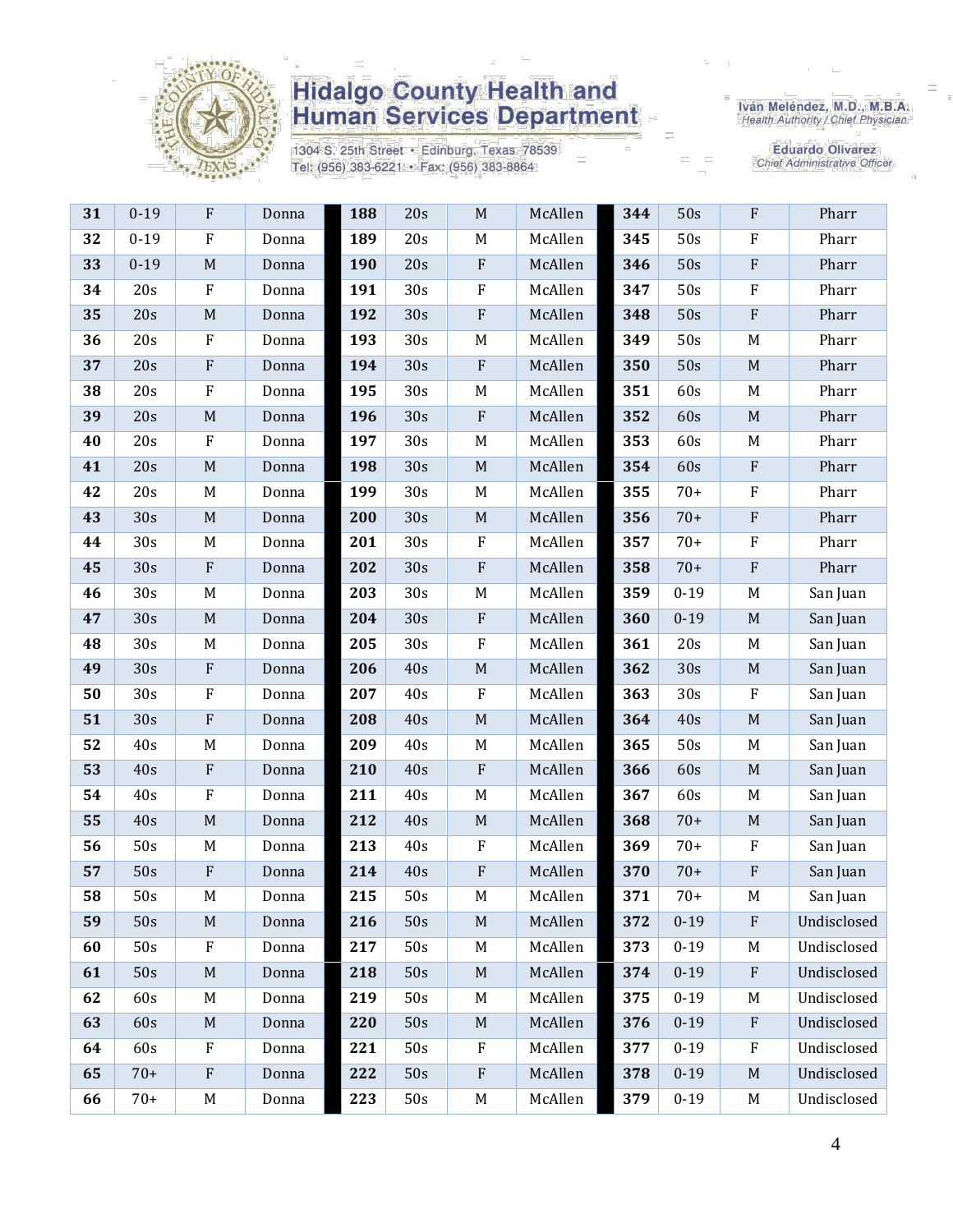

1304 S. 25th Street · Edinburg, Texas 78539 Tel: (956) 383-6221 · Fax: (956) 383-8864

Iván Meléndez, M.D., M.B.A.<br>Health Authority / Chief Physician

Eduardo Olivarez<br>Chief Administrative Officer

| 67  | $0 - 19$ | M           | Edinburg | 224 | 50s      | $\rm F$          | McAllen  | 380 | $0 - 19$ | $\mathbf M$               | Undisclosed |
|-----|----------|-------------|----------|-----|----------|------------------|----------|-----|----------|---------------------------|-------------|
| 68  | $0 - 19$ | M           | Edinburg | 225 | 60s      | $\rm F$          | McAllen  | 381 | $0 - 19$ | M                         | Undisclosed |
| 69  | $0 - 19$ | $\mathbf M$ | Edinburg | 226 | 60s      | $\mathbf M$      | McAllen  | 382 | 20s      | $\mathbf M$               | Undisclosed |
| 70  | $0 - 19$ | M           | Edinburg | 227 | 60s      | $\rm F$          | McAllen  | 383 | 20s      | $\boldsymbol{\mathrm{F}}$ | Undisclosed |
| 71  | $0 - 19$ | $\mathbf M$ | Edinburg | 228 | 60s      | $\mathbf M$      | McAllen  | 384 | 20s      | ${\bf F}$                 | Undisclosed |
| 72  | $0 - 19$ | $\rm F$     | Edinburg | 229 | $70+$    | $\rm F$          | McAllen  | 385 | 20s      | $\rm F$                   | Undisclosed |
| 73  | $0 - 19$ | $\mathbf M$ | Edinburg | 230 | $70+$    | $\mathbf M$      | McAllen  | 386 | 20s      | $\rm F$                   | Undisclosed |
| 74  | $0 - 19$ | $\rm F$     | Edinburg | 231 | $70+$    | M                | McAllen  | 387 | 20s      | M                         | Undisclosed |
| 75  | $0 - 19$ | $\mathbf M$ | Edinburg | 232 | $70+$    | $\mathbf M$      | McAllen  | 388 | 20s      | ${\bf F}$                 | Undisclosed |
| 76  | $0 - 19$ | $\rm F$     | Edinburg | 233 | $70+$    | $\rm F$          | McAllen  | 389 | 20s      | M                         | Undisclosed |
| 77  | $0 - 19$ | $\rm F$     | Edinburg | 234 | $70+$    | $\mathbf M$      | McAllen  | 390 | 30s      | $\rm F$                   | Undisclosed |
| 78  | $0 - 19$ | ${\bf F}$   | Edinburg | 235 | $70+$    | M                | McAllen  | 391 | 30s      | M                         | Undisclosed |
| 79  | $0 - 19$ | $\mathbf M$ | Edinburg | 236 | $70+$    | $\mathbf M$      | McAllen  | 392 | 30s      | $\mathbf M$               | Undisclosed |
| 80  | $0 - 19$ | M           | Edinburg | 237 | $0 - 19$ | $\mathbf F$      | Mercedes | 393 | 30s      | M                         | Undisclosed |
| 81  | $0 - 19$ | $\mathbf M$ | Edinburg | 238 | $0 - 19$ | $\rm F$          | Mercedes | 394 | 40s      | $\rm F$                   | Undisclosed |
| 82  | $0 - 19$ | $\rm F$     | Edinburg | 239 | $0 - 19$ | $\rm F$          | Mercedes | 395 | 40s      | $\mathbf{F}$              | Undisclosed |
| 83  | $0 - 19$ | M           | Edinburg | 240 | $0 - 19$ | $\mathbf M$      | Mercedes | 396 | 40s      | $\rm F$                   | Undisclosed |
| 84  | $0 - 19$ | M           | Edinburg | 241 | 20s      | $\rm F$          | Mercedes | 397 | 40s      | $\rm F$                   | Undisclosed |
| 85  | $0 - 19$ | $\rm F$     | Edinburg | 242 | 20s      | $\mathbf M$      | Mercedes | 398 | 40s      | ${\bf F}$                 | Undisclosed |
| 86  | $0 - 19$ | M           | Edinburg | 243 | 30s      | $\rm F$          | Mercedes | 399 | 40s      | M                         | Undisclosed |
| 87  | $0 - 19$ | $\rm F$     | Edinburg | 244 | 30s      | $\mathbf M$      | Mercedes | 400 | 50s      | $\mathbf M$               | Undisclosed |
| 88  | $0 - 19$ | $M_{\odot}$ | Edinburg | 245 | 40s      | $\rm F$          | Mercedes | 401 | 50s      | M                         | Undisclosed |
| 89  | 20s      | $\mathbf M$ | Edinburg | 246 | 40s      | $\mathbf M$      | Mercedes | 402 | 50s      | $\mathbf M$               | Undisclosed |
| 90  | 20s      | M           | Edinburg | 247 | 40s      | M                | Mercedes | 403 | 50s      | M                         | Undisclosed |
| 91  | 20s      | ${\bf F}$   | Edinburg | 248 | 40s      | $\rm F$          | Mercedes | 404 | 50s      | $\mathbf M$               | Undisclosed |
| 92  | 20s      | $\rm F$     | Edinburg | 249 | 60s      | $\rm F$          | Mercedes | 405 | 50s      | $\rm F$                   | Undisclosed |
| 93  | 20s      | $\mathbf M$ | Edinburg | 250 | $70+$    | ${\bf F}$        | Mercedes | 406 | 50s      | $\mathbf M$               | Undisclosed |
| 94  | 20s      | M           | Edinburg | 251 | $70+$    | M                | Mercedes | 407 | 50s      | M                         | Undisclosed |
| 95  | 20s      | $\mathbf M$ | Edinburg | 252 | $0 - 19$ | $\rm F$          | Mission  | 408 | 50s      | $\mathbf M$               | Undisclosed |
| 96  | 20s      | ${\bf F}$   | Edinburg | 253 | $0 - 19$ | $\rm F$          | Mission  | 409 | 60s      | M                         | Undisclosed |
| 97  | 20s      | M           | Edinburg | 254 | $0 - 19$ | $\rm F$          | Mission  | 410 | 60s      | $\mathbf{F}$              | Undisclosed |
| 98  | 20s      | M           | Edinburg | 255 | $0 - 19$ | M                | Mission  | 411 | 60s      | $\boldsymbol{\mathrm{F}}$ | Undisclosed |
| 99  | 20s      | ${\bf F}$   | Edinburg | 256 | $0 - 19$ | $\mathbf M$      | Mission  | 412 | 60s      | $\mathbf M$               | Undisclosed |
| 100 | 20s      | $\rm F$     | Edinburg | 257 | $0 - 19$ | $\boldsymbol{F}$ | Mission  | 413 | $70+$    | M                         | Undisclosed |
| 101 | 20s      | M           | Edinburg | 258 | $0 - 19$ | $\mathbf M$      | Mission  | 414 | $70+$    | $\rm F$                   | Undisclosed |
| 102 | 20s      | M           | Edinburg | 259 | $0 - 19$ | $\mathbf M$      | Mission  | 415 | $70+$    | M                         | Undisclosed |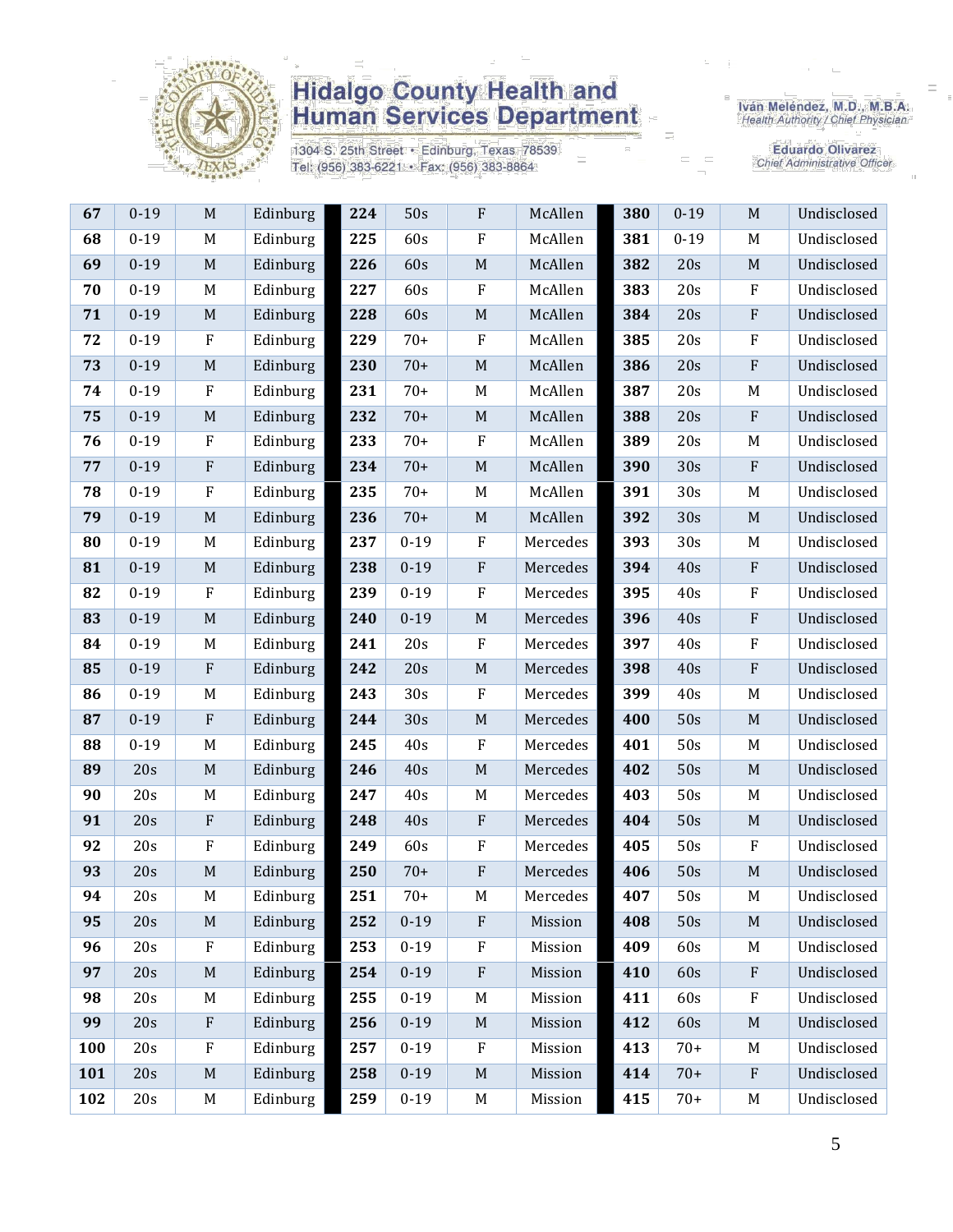

1304 S. 25th Street · Edinburg, Texas 78539 Tel: (956) 383-6221 · Fax: (956) 383-8864

Iván Meléndez, M.D., M.B.A.<br>Health Authority / Chief Physician

Eduardo Olivarez<br>Chief Administrative Officer

| 103 | 20s | $\mathbf M$ | Edinburg | 260 | $0 - 19$ | $\mathbf M$               | Mission | 416 | $0 - 19$ | $\rm F$                   | Weslaco |
|-----|-----|-------------|----------|-----|----------|---------------------------|---------|-----|----------|---------------------------|---------|
| 104 | 20s | ${\bf F}$   | Edinburg | 261 | $0 - 19$ | $\rm F$                   | Mission | 417 | $0 - 19$ | ${\bf F}$                 | Weslaco |
| 105 | 20s | $\mathbf M$ | Edinburg | 262 | $0 - 19$ | $\rm F$                   | Mission | 418 | $0 - 19$ | $\mathbf M$               | Weslaco |
| 106 | 20s | $\rm F$     | Edinburg | 263 | $0 - 19$ | $\mathbf M$               | Mission | 419 | $0 - 19$ | $\rm F$                   | Weslaco |
| 107 | 20s | ${\bf F}$   | Edinburg | 264 | $0 - 19$ | $\mathbf M$               | Mission | 420 | $0 - 19$ | $\mathbf M$               | Weslaco |
| 108 | 20s | M           | Edinburg | 265 | $0 - 19$ | $\boldsymbol{F}$          | Mission | 421 | $0 - 19$ | $\mathbf F$               | Weslaco |
| 109 | 20s | $\mathbf M$ | Edinburg | 266 | $0 - 19$ | $\rm F$                   | Mission | 422 | $0 - 19$ | $\mathbf M$               | Weslaco |
| 110 | 30s | $\rm F$     | Edinburg | 267 | $0 - 19$ | $\rm F$                   | Mission | 423 | $0 - 19$ | ${\bf F}$                 | Weslaco |
| 111 | 30s | $\mathbf M$ | Edinburg | 268 | 20s      | $\rm F$                   | Mission | 424 | $0 - 19$ | $\rm F$                   | Weslaco |
| 112 | 30s | ${\bf F}$   | Edinburg | 269 | 20s      | $M_{\odot}$               | Mission | 425 | $0 - 19$ | ${\bf F}$                 | Weslaco |
| 113 | 30s | $\mathbf M$ | Edinburg | 270 | 20s      | $M_{\odot}$               | Mission | 426 | $0 - 19$ | $\mathbf M$               | Weslaco |
| 114 | 30s | ${\bf F}$   | Edinburg | 271 | 20s      | $\rm F$                   | Mission | 427 | $0 - 19$ | M                         | Weslaco |
| 115 | 30s | ${\bf F}$   | Edinburg | 272 | 20s      | $\mathbf M$               | Mission | 428 | $0 - 19$ | ${\bf F}$                 | Weslaco |
| 116 | 30s | F           | Edinburg | 273 | 20s      | $M_{\odot}$               | Mission | 429 | 20s      | ${\bf F}$                 | Weslaco |
| 117 | 30s | $\mathbf M$ | Edinburg | 274 | 20s      | $\rm F$                   | Mission | 430 | 20s      | $\rm F$                   | Weslaco |
| 118 | 30s | F           | Edinburg | 275 | 20s      | $\mathbf M$               | Mission | 431 | 20s      | M                         | Weslaco |
| 119 | 30s | ${\bf F}$   | Edinburg | 276 | 20s      | $\mathbf M$               | Mission | 432 | 20s      | $\mathbf M$               | Weslaco |
| 120 | 30s | ${\bf F}$   | Edinburg | 277 | 20s      | $\rm F$                   | Mission | 433 | 20s      | $\rm F$                   | Weslaco |
| 121 | 40s | $\rm F$     | Edinburg | 278 | 30s      | $\mathbf M$               | Mission | 434 | 20s      | $\mathbf M$               | Weslaco |
| 122 | 40s | $\rm F$     | Edinburg | 279 | 30s      | ${\bf F}$                 | Mission | 435 | 20s      | ${\bf F}$                 | Weslaco |
| 123 | 40s | $\mathbf M$ | Edinburg | 280 | 30s      | $\mathbf M$               | Mission | 436 | 20s      | $\rm F$                   | Weslaco |
| 124 | 40s | M           | Edinburg | 281 | 30s      | $\rm F$                   | Mission | 437 | 30s      | M                         | Weslaco |
| 125 | 40s | M           | Edinburg | 282 | 30s      | $\rm F$                   | Mission | 438 | 30s      | $\mathbf M$               | Weslaco |
| 126 | 40s | ${\bf F}$   | Edinburg | 283 | 30s      | $M_{\odot}$               | Mission | 439 | 30s      | M                         | Weslaco |
| 127 | 40s | $\mathbf M$ | Edinburg | 284 | 30s      | $\mathbf M$               | Mission | 440 | 30s      | $\mathbf M$               | Weslaco |
| 128 | 40s | ${\bf F}$   | Edinburg | 285 | 30s      | $M_{\odot}$               | Mission | 441 | 30s      | ${\bf F}$                 | Weslaco |
| 129 | 40s | $\mathbf M$ | Edinburg | 286 | 30s      | $\mathbf M$               | Mission | 442 | 30s      | $\mathbf M$               | Weslaco |
| 130 | 40s | ${\bf F}$   | Edinburg | 287 | 30s      | ${\bf F}$                 | Mission | 443 | 30s      | $\mathbf M$               | Weslaco |
| 131 | 40s | F           | Edinburg | 288 | 30s      | $\mathbf M$               | Mission | 444 | 30s      | ${\bf F}$                 | Weslaco |
| 132 | 50s | ${\bf F}$   | Edinburg | 289 | 30s      | M                         | Mission | 445 | 30s      | M                         | Weslaco |
| 133 | 50s | $\mathbf M$ | Edinburg | 290 | 40s      | $\boldsymbol{\mathrm{F}}$ | Mission | 446 | 40s      | ${\bf F}$                 | Weslaco |
| 134 | 50s | ${\bf F}$   | Edinburg | 291 | 40s      | $\rm F$                   | Mission | 447 | 40s      | F                         | Weslaco |
| 135 | 50s | M           | Edinburg | 292 | 40s      | $\mathbf M$               | Mission | 448 | 40s      | $\boldsymbol{\mathrm{F}}$ | Weslaco |
| 136 | 50s | F           | Edinburg | 293 | 40s      | $\boldsymbol{F}$          | Mission | 449 | 40s      | F                         | Weslaco |
| 137 | 50s | ${\bf F}$   | Edinburg | 294 | 40s      | $\mathbf M$               | Mission | 450 | 40s      | $\boldsymbol{\mathrm{F}}$ | Weslaco |
| 138 | 50s | M           | Edinburg | 295 | 40s      | M                         | Mission | 451 | 50s      | M                         | Weslaco |